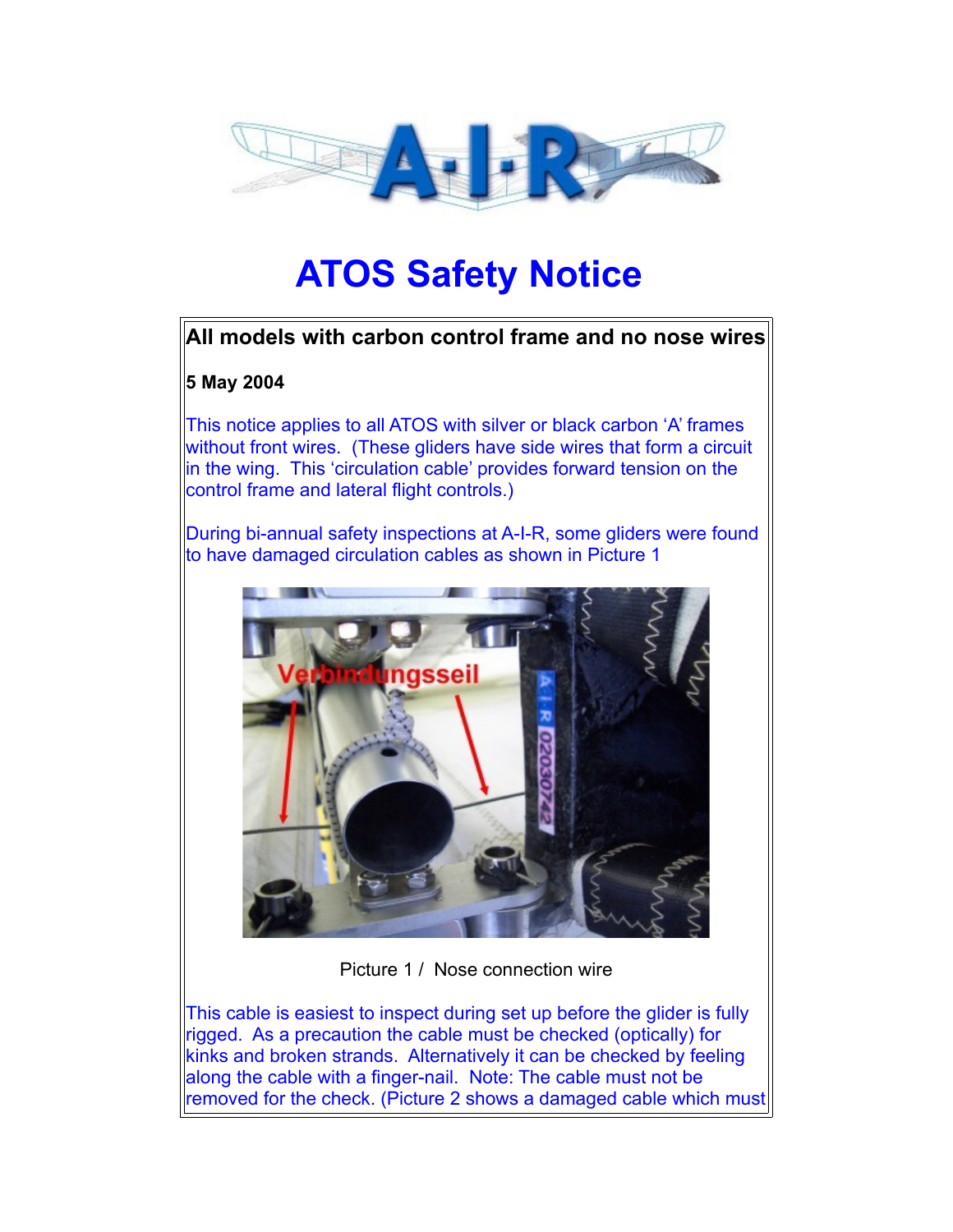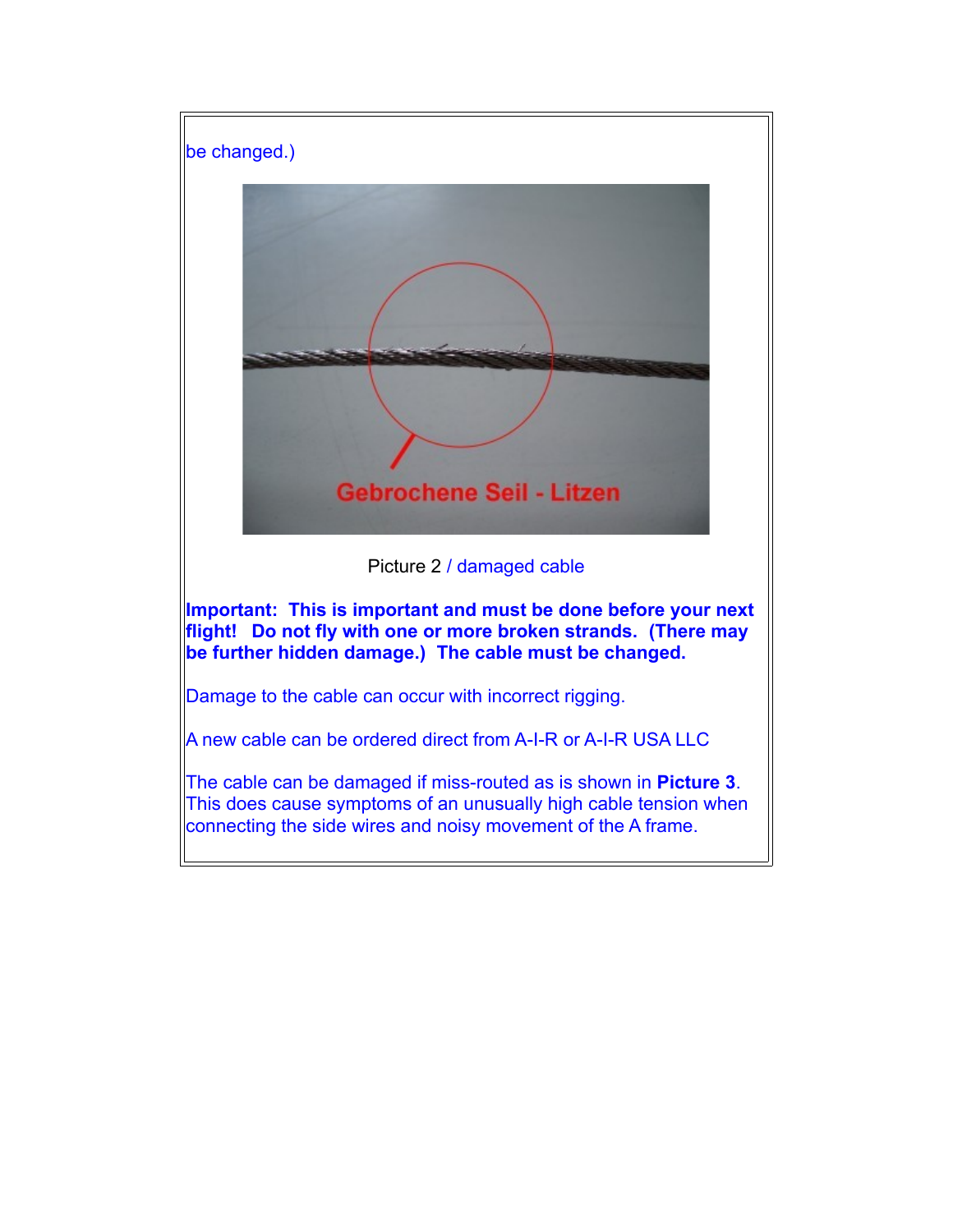

Picture 3/ Miss-routing of the cable.

**Note:** Miss-routing of the cable can only occur during rigging. It cannot occur if the glider is rigged correctly.

**Take care:** Do a pre-flight check as described in the manual. The whole length of the control cable should be checked

A modification has been made to avoid damage to the cable in the way described above for all new production gliders. However preflight checks should still be carried out.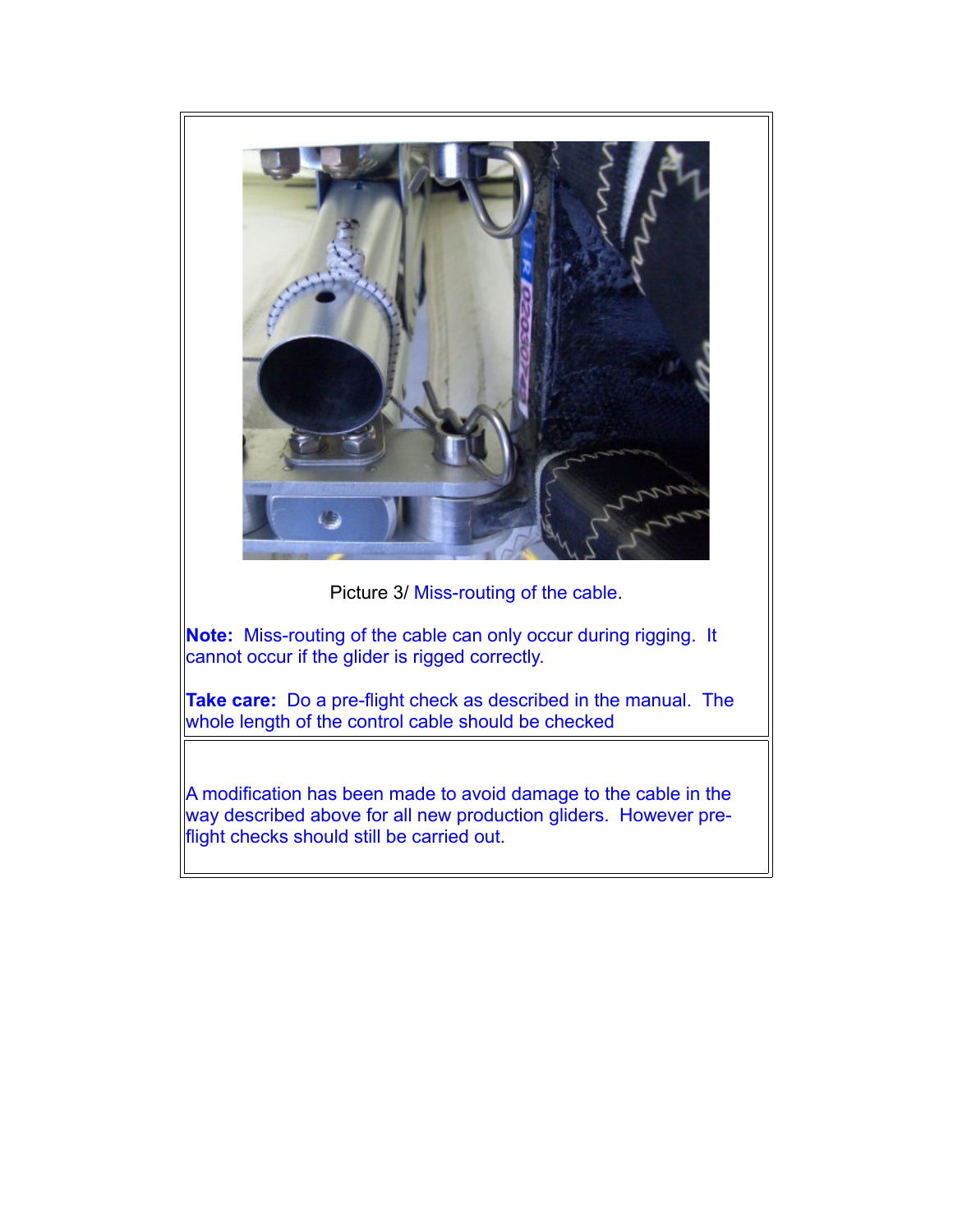

Picture 4 / New updated main bolt pins.



Picture 5 / Without rope protection webbing.